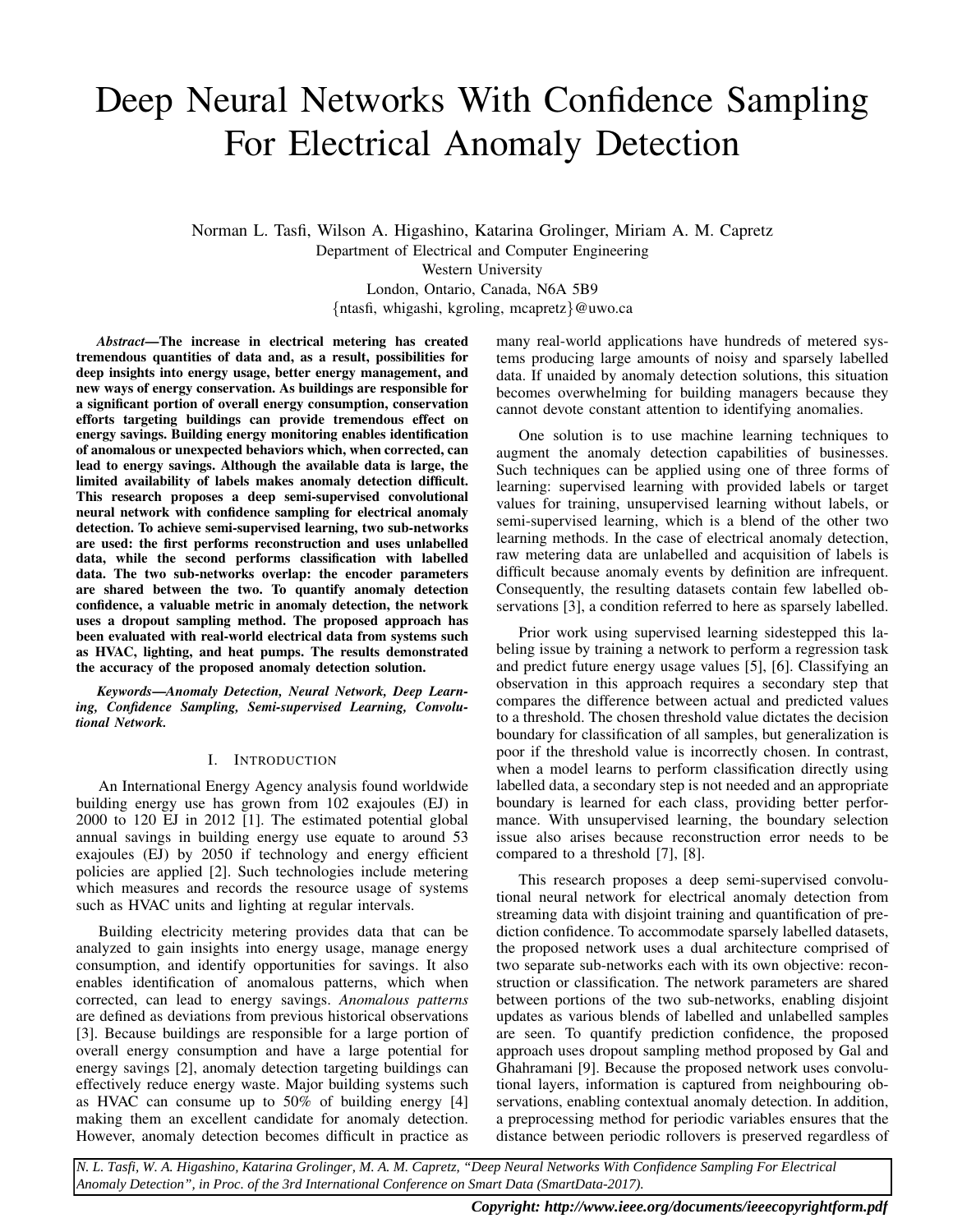period and without massive increase in feature dimensionality.

The approach has been evaluated with a large real-world electrical dataset collected from various systems such as HVAC and lighting. The experiments demonstrated that combination of a deep semi-supervised network and periodic preprocessing enables accurate anomaly detection while providing additional confidence information for intelligent decision-making.

This paper is organized as follows: Section II describes related work in the field of anomaly detection using neural networks in the electrical data domain. Section III outlines the approach taken by the research described here. In Section IV, the application and testing of the network on data are described. Finally, Section V describes concluding thoughts and future work.

## II. RELATED WORK

Objective Function: Several studies have used an objective function consisting of a single error function, such as mean square, focused on prediction of future values [5], [6], [10], input reconstruction [7], [8], or classification. Methods using a single error function cannot make use of blends of data, unlabelled and labelled, by their definition. The semisupervised method proposed here uses an objective function consisting of two error functions, one unsupervised and the other supervised. This enables the network to use all available data, both labelled and unlabelled, which is beneficial in anomaly detection because unlabelled data is plentiful and labelled data is not [11].

The research presented here focuses on performing classification in one step, without a secondary threshold comparison step, which helps generalization and accuracy because the class decision boundary is supported by data. Similar approaches have been used in other domains besides anomaly detection, where the model is updated in one step with a dual objective or is pretrained using unsupervised learning. Dai and Le [12] used supervised and unsupervised recurrent networks to pretrain a network to initialize weights, enabling strong performance in language classification tasks. Ranzato and Szummer [13] used layer-wise pretraining in which each layer performed classification and reconstruction on its inputs. Weston *et al.* [14] suggested several variations of semi-supervised networks that focus on learning the embedding of an input at different positions within a network; the embedding is then used to train a supervised loss function. Unlike existing anomaly detection work, the research presented here uses intermittent supervised updates as labelled data becomes available and unsupervised learning otherwise, meaning that updates do not need to be performed simultaneously. Training in such a disjoint fashion was previously suggested by Weston *et al.* [14].

Confidence Sampling: Previous studies using neural networks cannot provide an estimate of certainty for network predictions. This problem arises primarily because neural networks learn a discriminant function, in which an input is mapped directly to a desired output, making quantification of prediction uncertainty difficult because probabilities play no role [15]. This work uses a technique suggested by Gal and Ghahramani [9], which samples from a network by exploiting the dropout technique. Dropout, a regularization technique proposed by Srivastava *et al.* [16], "drops" a random percentage of units during training. By doing so the network is strongly regularized, combating overfitting common in deep networks, and increasing network generalization. Application of this dropout sampling method makes it possible to understand how confident the network is in its classification. Prediction confidence enables explicit handling of uncertain inputs, in turn supporting additional techniques such as a reject option, improving the model's prediction capabilities, and creating additional labelled samples.

Preprocessing of Periodic Variables: It is common to transform continuous periodic variables such as time of day to 1-hot encoding or linear scale representations. Chae *et al.* [17] transformed time variables into integer values and 1-hot encoding for use in anomaly detection, e.g, *{*1,0,0*}* for weekdays, *{*0,1,0*}* for Saturday, and *{*0,0,1*}* for Sunday. Preprocessing using 1-hot encoding causes an increase in input dimensionality because each possible value of the periodic value requires a dimension. Benedetti *et al.* [6] and Araya *et al.* [7] normalized all values by scaling them to the range [0,1] by dividing each variable by its maximum. Performing such preprocessing causes jumps in "distance" that are not reflective of the actual "distance" between time points. The encoding used in this work, a projection onto the unit circle, correctly preserves distances between points and requires only two additional dimensions per periodic value.

Network Depth: Prior work on anomaly detection has used shallow networks containing fewer than three hidden layers. Mousavian *et al.* [10] used a shallow network with two hidden layers to predict future usage values and to classify a point based on its difference from the real reading. Araya *et al.* [7] and Sakurada and Yairi [8] both used networks to perform input reconstruction where anomaly classification was predicted on the reconstruction error achieved. Araya *et al.* used a deep network with three hidden layers on electrical metering data. Our work in contrast uses deeper networks providing greater representational power and generalization [18]. The increase in representational ability occurs because the network learns a hierarchy of features built upon those from previous layers, which enables extraction of non-local relationships and patterns [19]. In addition, in the context of periodic events, which occur in anomaly detection, Szymanski and McCane [20] found that deep networks learn feature hierarchies that efficiently encode periodic events, a capability that makes deep networks well suited to time series electrical data.

A final consideration is the number of hidden units per layer affecting the width of the network. Previous studies used a small number of units in each layer [8], but our work uses an order of magnitude more units. This increase in units serves a dual purpose: to increase network capacity, and allow usage of higher dropout probabilities.

## III. METHODOLOGY

Introduced below is the architecture and components of the anomaly detection system. This architecture, in Fig. 1, is comprised of preprocessing, model, and notify components. An explanation of each component's usage and function is detailed below.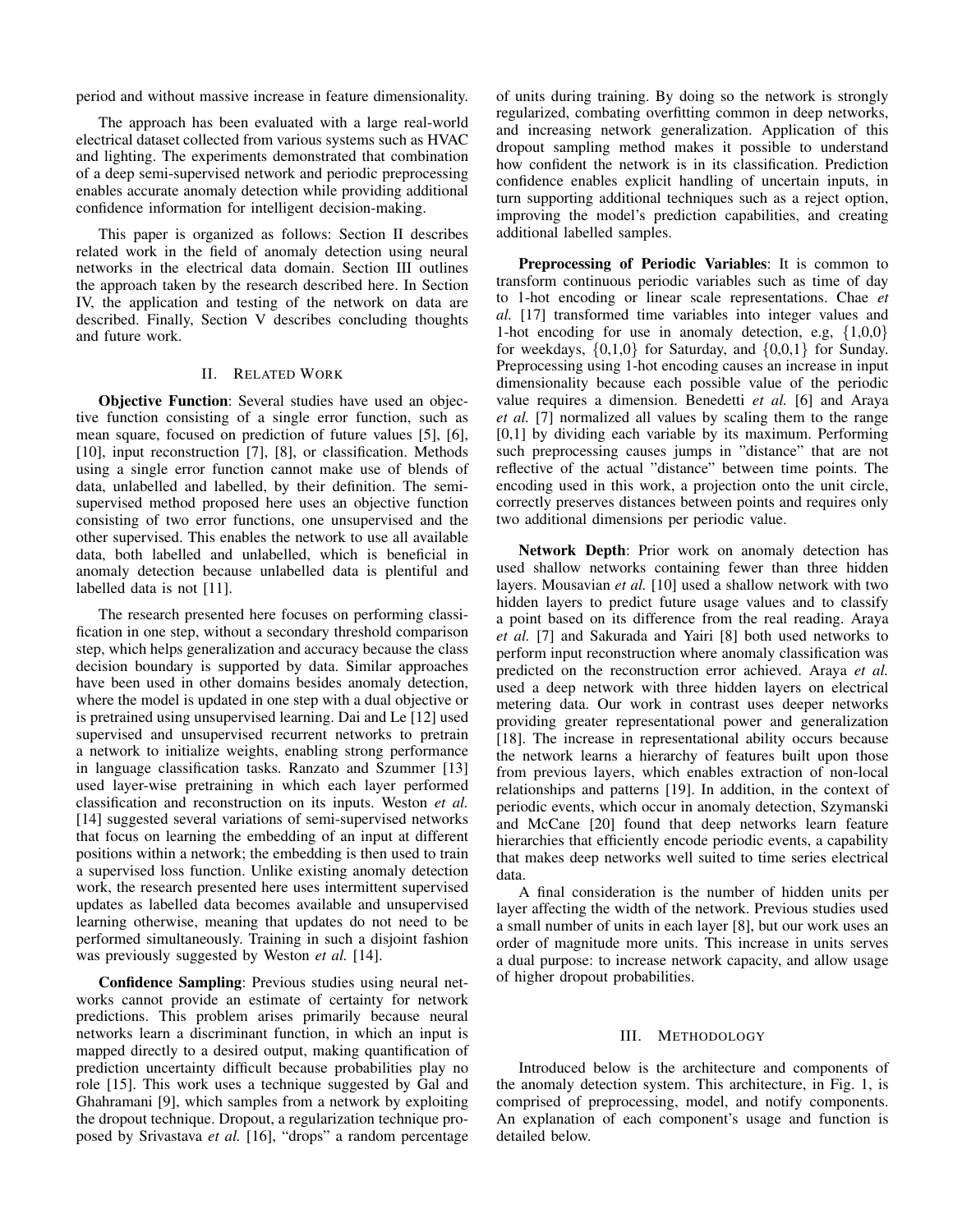

Fig. 1: End-to-end overview of system. *x*1*, ..., x<sup>N</sup>* are the raw samples coming in from the monitored electrical systems. The network outputs are used to notify the operator.

## *A. Preprocessing*

Preprocessing is performed to exploit the domain knowledge of the system and process specific features, such as time information, helping improve performance of the model. The final product of preprocessing and feature generation can be seen in Table I.

IQR Filter: An interquartile test is performed to remove extreme readings, such as those caused by sensor malfunctions, where the value is unlikely to be output by the system. Such readings are removed if they are above the threshold *Q*3+1*.*5*IQR* where *Q*3 is the 75th quantile and *IQR* is the interquartile range of the data. In addition, simple filtering is performed to remove days where the systems did not record data.

Reading Normalization: The reading values must be normalized into the range [0*,* 1], on a per-system basis, to minimize the magnitude of gradient updates helping model convergence. This is done by scaling each  $x_n$  for  $n = 1,..,N$ reading value using Eq. 1, where X is the dataset and *N* is the number of raw dataset samples:

$$
\tilde{x}_n = \frac{x_n - \min(\mathbf{X})}{\max(\mathbf{X}) - \min(\mathbf{X})}
$$
(1)

Feature Generation: Each reading value is augmented with first and second difference features between normalized  $\tilde{x}_n$  reading values. The difference is calculated as  $\tilde{x}_n^{\delta}$  =  $\tilde{x}_n - \tilde{x}_{n-1}$  and applied twice: on the normalized data and to the resulting first difference. The two difference features provide information on each inputs value change over time and are similar to a moving first- and second-order derivative approximation.

Features containing periodic variables, such as the timestamp of each sample, are transformed extracting additional information. This transformation involves splitting each timestamp, *tn*, into its *k* constituent, with possible values such as  $k = {month, weekday, weekOfYear, hour, minute}$ , and performing a mapping of each variable to a unit circle representation. This mapping takes the *k*th constituent's value,  $t_{n,k}$ , with a known period,  $p_k$ , and maps it with the following formula:

$$
\hat{t}_{n,k} = \left\{ \cos\left(\frac{2\pi t_{n,k}}{p_k}\right), \sin\left(\frac{2\pi t_{n,k}}{p_k}\right) \right\} \tag{2}
$$

where each periodic value  $t_{n,k}$  is split into two components representing its *x* and *y* locations on the unit circle. This transformation preserves distances between rollovers of periodic variables. To understand its utility consider the following example. Assume a variable with known period  $p_k = 60$  is given, and the difference between two values, 59 and 1, needs to be calculated. Taking the algebraic difference produces a result, 58, that ignores the values underlying periodicity. In contrast, when the values are mapped to the unit circle, distance is preserved and the calculation yields, after backconverting, the correct distance of 2.

This periodic mapping requires significantly fewer feature dimensions than other common preprocessing techniques such as 1-hot encoding. Incorporation of time information such as month, weekday, hour, and minute using 1-hot encoding requires an additional 12, 7, 24, and 60 additional features. If all components are included, 103 additional dimensions of very sparse data would be needed per sample. In contrast, the periodic mapping described above simply requires two dimensions per time component, or only eight additional dimensions if all components are included.

TABLE I: Features and description of processed data.

| Feature                                        | Description                                                                      |
|------------------------------------------------|----------------------------------------------------------------------------------|
| Sensor Value                                   | Normalized value with range $[0, 1]$                                             |
| <b>First Difference</b>                        | Difference of $n^{th}$ and $(n-1)^{st}$ values                                   |
| Second Difference                              | Difference of $n^{th}$ and $(n-1)^{st}$ first difference                         |
| Month $\{sin, cos\}$                           | Unit circle projection with $p_k = 12$                                           |
| Weekday $\{sin, cos\}$                         | Unit circle projection with $p_k = 7$                                            |
| Week Of Year $\{\sin, \cos\}$                  | Unit circle projection with $p_k = 52$                                           |
| Hour $\{\sin,\cos\}$<br>Minute $\{\sin,\cos\}$ | Unit circle projection with $p_k = 24$<br>Unit circle projection with $p_k = 60$ |

Soft Labels: Data points are assigned soft labels, using simple heuristics, signifying the belief that the particular point is an anomaly. The soft labels are used by the classification network. A soft label is considered "soft" because label values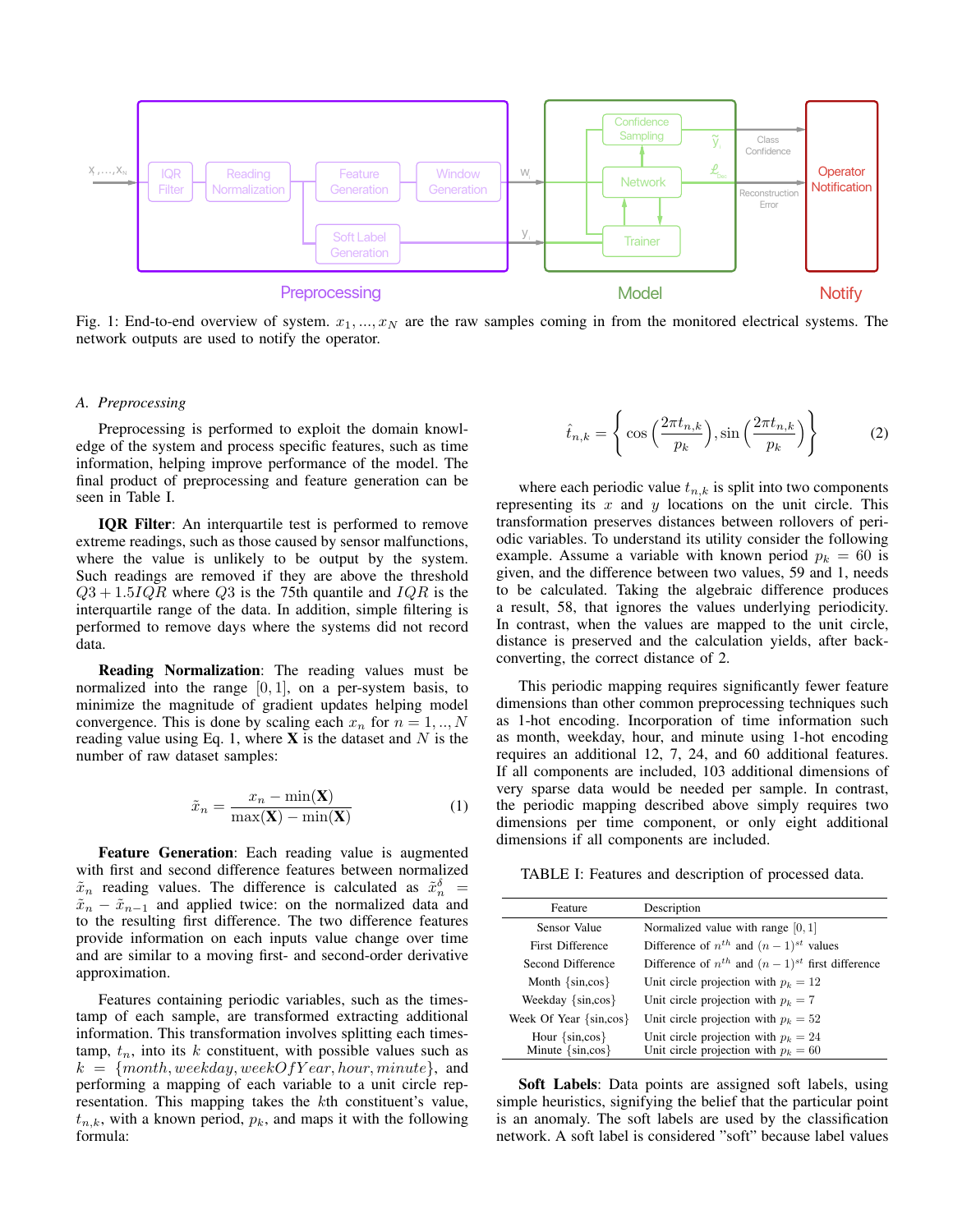are chosen to push the classifier closer to a belief of the underlying label. It was found to be most effective to select soft labels that were equidistant from their hard class label. For example, a soft positive label of 0*.*7 and a soft negative label of 0*.*3 may be selected for a classification with regular labels of *{*0*,* 1*}*.

In this study, the following heuristics are used to assign soft positive labels to points:

- *•* If the raw reading value is less than 0*.*0. This was saved before the values were normalized.
- If the current reading value is greater than the global 99*.*9*th* quantile.
- *•* If the current reading value is greater than the 99*.*9*th* quantile of points with the same hour and minute values in the preceding three weeks *and* the variance of this set of points was below a certain threshold.

Soft negative labels were assigned to points:

If the current reading value is roughly equal,  $\pm \epsilon$  where  $\epsilon$  is a very small number, to the mean of points with the same hour and minute values in the preceding three weeks *and* the variance of this set of points was above a certain threshold.

Window generation: The samples are created by collecting sliding windows  $w_{i,j}$  of  $j = 1, ..., J$  observations and soft labels  $y_{i,j}$ . The experiments in this work use  $J = 23$  observation per window, covering a 2 hour duration, with six observations skipped between each window. The skip is chosen to reduce the similarity between window samples. The label values over each window must be a valid probability distribution where *y*<sub>*i*</sub> must satisfy  $y_{i,j} \in [0,1]$  and  $\sum_{j=1}^{J} y_{i,j} = 1$ . To enforce this constraint if any soft labelled observations  $y_{i,j}$  exist within a window *w<sup>i</sup>* normalization is performed over all *J* observations in  $y_{i,j}$ , producing a valid probability distribution. Each observation label  $y_i$ , after normalization, indicates a prior belief of the presence or absence of an anomaly in the *j*th observation of  $w_i$ . If the window contains no labels, a  $y_i$  = *nil* label is assigned to the window. Therefore, each sample within the generated dataset, denoted by  $w_i$ , consists of a sliding windows of samples, each with corresponding label value  $y_i$ . Each individual window is stacked into one matrix  $\mathbf{W} \in \mathbb{R}^{N \times J \times F}$  and each label into one matrix  $\mathbf{Y} \in \mathbb{R}^{N \times J}$ where *N* is the number of samples, *J* is the number of observations in the window, and *F* are the number of generated features.

### *B. Model*

Network: The proposed network uses a dual architecture comprised of two separate sub-networks, each with its own objective: reconstruction or classification. This enables the training of deep networks on sparsely labelled datasets. The encoder parameters are shared between the two objectives, enabling disjoint updates as various blends of observations are seen and making it possible to train deep expressive networks. The network architecture, as seen in Fig. 2, is comprised of separate sub-networks: encoder, decoder, and classifier. The encoder sub-network,  $Enc(w_i; \theta_E)$ , learns a representation



Fig. 2: Diagram of network structure. The network uses two losses: Class Prediction and Reconstruction Input. The encoder, decoder, and classifier sub-networks are shown by the blue, green and red blocks respectively.

*z<sup>i</sup>* which is an embedding of *wi*. The decoder sub-network,  $Dec(z_i; \theta_D)$ , reconstructs  $w_i$  given the compressed representation  $z_i$ . Finally the classifier sub-network,  $Class(z_i; \theta_C)$ , predicts which observations  $1, \ldots, J$  within  $w_{i,j}$  are anomalous. Each sub-network *Enc*, *Dec*, and *Class* is parameterized by  $\theta_E$ ,  $\theta_D$ , and  $\theta_C$  respectively. The compressed representation *z<sup>i</sup>* must contain the information needed to perform *both* the classification and reconstruction tasks.

Training: The model is trained using backpropagation to minimize a dual loss function. The loss function, seen in Eq. 3, is a weighted sum of the reconstruction and classification error for each sub-network.

$$
\mathcal{L}(w_i, y_i; \theta) = \gamma \mathcal{L}_{Recon}(w_i, \hat{w}_i; \theta_D) + (1 - \gamma) \mathcal{L}_{Class}(y_i, \hat{y}_i; \theta_C)
$$
\n(3)

In situations where the observation is unlabelled, eg.  $(w_i, nil)$ , only the encoder and decoder sub-networks (EDNs),  $Enc(w_i; \theta_E)$  and  $Dec(z_i; \theta_D)$ , are used for parameter updates. If the observation is labeled all sub-networks are updated:  $Enc(w_i; \theta_E)$ ,  $Dec(z_i; \theta_D)$ , and  $Class(z_i; \theta_C)$ . The ability to train portions of the network independently is extremely beneficial because most anomaly detection datasets contain few labelled samples. The natural expression for classification and reconstruction errors are given, respectively, by cross entropy (Eq. 4) and mean square error (MSE, Eq. 5) functions:

$$
\mathcal{L}_{Class}(y_i, \hat{y}_i; \theta_C) = \frac{1}{N} \sum_{i=1}^{N} H(y_{i,j}, \hat{y}_{i,j})
$$
(4)

$$
\mathcal{L}_{Recon}(w_i, \hat{w}_i; \theta_D) = \frac{1}{N} \sum_{i=1}^{N} \{w_i - \hat{w}_i\}^2
$$
 (5)

where  $H(y_j, \hat{y}_j)$  is the cross entropy function

$$
H(y_i, \hat{y}_i) = -\sum_{j=1}^{J} y_{i,j} log \hat{y}_{i,j}
$$
 (6)

 $\hat{w}_i$  and  $\hat{y}_i$  are outputs of the *Dec*(*.*) and *Class*(*.*) networks for training tuple  $(w_i, y_i)$ .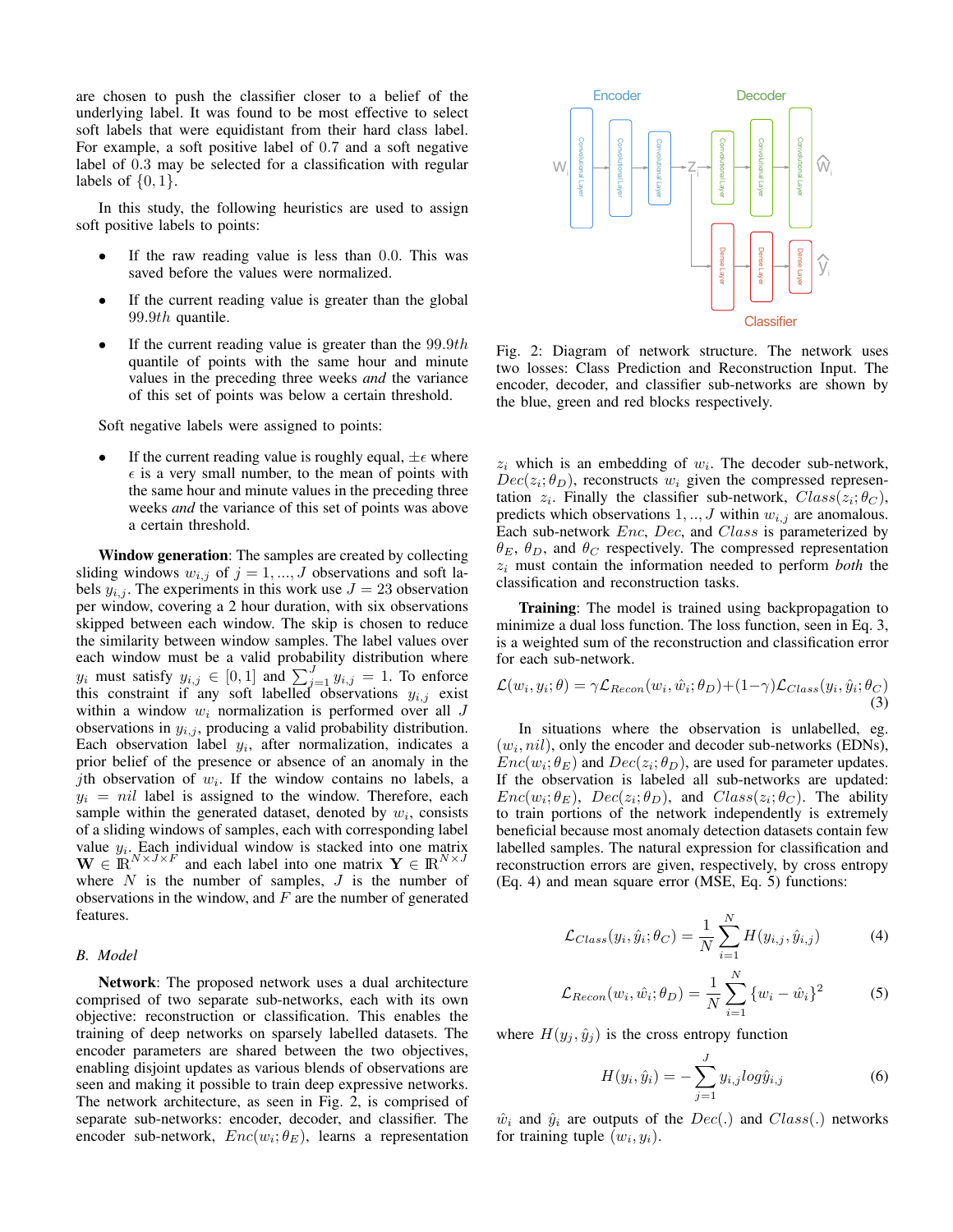The contribution of each loss function to network parameters is controlled by  $\gamma$  as seen in Eq. 3, where the valid range is [0, 1]. If  $\gamma$  is 0.0 network parameters will be adjusted only by classification losses. Conversely, for  $\gamma = 1.0$  classification loss has no impact on parameters and only reconstruction loss causes change. Values between the range of [0*,* 1] shift the impact each loss has on network parameters such that we dedicate more network capacity towards one loss function.

### Algorithm 1 Training algorithm for network

**Require:**  $W_{train} = \{w_1, ..., w_N\}$  and  $Y_{test} = \{y_1, ..., y_N\}$ **Require:**  $\alpha$ : learning algorithm parameters **Require:**  $\rho$ : percent of units to drop **Require:**  $\gamma$ : capacity of network used for reconstruction.  $\theta_E, \theta_D, \theta_C \leftarrow init$  $N \leftarrow$  number of samples for  $i := 1$  to  $N$  do  $z_i \leftarrow Enc(w_i; \theta_{E_t})$  $\hat{w}_i \leftarrow Dec(z_i; \theta_{D_t})$  $\mathcal{L}_{D_i} \leftarrow \gamma \frac{1}{2} \sum_{j=1}^J \{w_{i,j} - \hat{w}_{i,j}\}^2$  $\mathcal{L}_{C_i} \leftarrow 1$ if  $y_i \neq nil$  then  $\hat{y}_i \leftarrow Class(z_i; \theta_{C_t}, \rho)$  $\mathcal{L}_{C_i} \leftarrow (1.0 - \gamma)$  $\left\{ -\sum_{j=1}^{J} y_{i,j} \log \hat{y}_{i,j} \right\}$ end if  $\theta_{C_{t+1}} \leftarrow \theta_{C_t} - \alpha_C \frac{\partial \mathcal{L}_{C_i}}{\partial \theta_{C_i}}$  $\theta_{D_{t+1}} \leftarrow \theta_{D_t} - \alpha_{EDN} \frac{\partial \mathcal{L}_{D_i}}{\partial \theta_{D}} \newline \theta_{E_{t+1}} \leftarrow \theta_{E_t} - \alpha_{EDN} \left[ \frac{\partial \mathcal{L}_{D_i}}{\partial \theta_{E}} + \frac{\partial \mathcal{L}_{C_i}}{\partial \theta_{E}} \right]$ end for

The training algorithm is detailed in Algorithm 1 where  $\alpha_C$ is the learning rate used for the classifier sub-network,  $\alpha_{EDN}$ is the learning rate used for the EDN sub-network, and  $\rho$  is the percentage of units dropped per batch update.

Confidence Sampling: The classifier sub-network was trained using dropout, which enable the usage of dropout sampling proposed by Gal and Ghahramani [9]. Dropout sampling enables quantification of network prediction confidence by performing several forward passes, determined by a parameter *S*, with dropout enabled, while holding the hidden representation *z<sup>i</sup>* constant. The resulting output sample set,  $\tilde{y}_i = \{\tilde{y}_{i,1}, ..., \tilde{y}_{i,S}\}\$ , provides access to both the predictive mean and variance of our networks output. Estimates of the mean and variance of  $Class(z_i; \theta_C)$  were calculated as follows:

$$
\tilde{y}_{i,s} \sim Class(z_i; \theta_C) \tag{7}
$$

$$
E[\tilde{y}_i] \approx \frac{1}{S} \sum_{s=1}^{S} \tilde{y}_{i,s}
$$
 (8)

$$
Var[\tilde{y}_i] \approx \tau^{-1} I_D + \frac{1}{S} \sum_{s=1}^{S} \tilde{y}_{i,s}^T \tilde{y}_{i,s}
$$
(9)

where  $\tilde{y}_{i,s}$  is the networks output given  $z_i = Enc(w_i; \theta_E)$ ,  $w_i$  is an observation,  $I_D$  is an D-dimensional identity matrix and  $\tau$  is the inverse precision calculated using the following formula:

$$
\tau = \frac{\rho l^2}{2N\lambda} \tag{10}
$$

where *l* is chosen as the prior frequency of the data and  $\lambda$  is the amount of  $L_2$  regularization applied on the network parameters. Algorithm 2 describes the sampling algorithm. This can be loosely viewed as sampling various subnetworks of  $Class(z_i; \theta_C)$  to determine the confidence that *zi*, an encoded representation of *wi*, is anomalous. With a measurement of network confidence, the subsequent decisionmaking process can be augmented by a reject option. This option requires human intervention only for low-confidence observations, which provides the possibility of adding labelled samples to the network over time in an online fashion.

| <b>Algorithm 2</b> Sampling algorithm for network                                                |  |  |
|--------------------------------------------------------------------------------------------------|--|--|
| <b>Given:</b> $X_{test} = \{w_1,  w_N\}$                                                         |  |  |
| <b>Given:</b> $\theta_E, \theta_D, \theta_C$ : learned parameters                                |  |  |
| <b>Given:</b> $\rho$ : dropout percent used during training                                      |  |  |
| $N \leftarrow$ number of samples                                                                 |  |  |
| $S \leftarrow$ number of time forward passes from network                                        |  |  |
| $\tau \leftarrow \frac{\rho l^2}{2 N \lambda}$                                                   |  |  |
| for $i := 1$ to N do                                                                             |  |  |
| $\hat{z}_i \leftarrow Enc(w_i; \theta_E)$                                                        |  |  |
| $\tilde{y}_i = \{\}\$                                                                            |  |  |
| for $s := 1$ to S do                                                                             |  |  |
| $\tilde{y}_{i.s} \sim Class(z_i; \theta_C)$ : sample with dropout                                |  |  |
| end for                                                                                          |  |  |
| $\mu_i \leftarrow \frac{1}{S} \sum \tilde{y}_{i,s}$                                              |  |  |
| $\sigma_i \leftarrow \tau^{-1} I_D + \frac{1}{S} \sum_{s=1}^S \tilde{y}_{i,s}^T \tilde{y}_{i,s}$ |  |  |
| end for                                                                                          |  |  |

#### *C. Notify*

Finally, the operator is notified when an anomaly has occurred using the classifier sub-network output and the EDN reconstruction error. As the EDN is a convolutional Autoencoder performing dimensionality reduction, the assumption that correlated data can be reduced to a lower dimensional subspace is used. On this subspace normal and anomalous data are substantially different [8], meaning that high reconstruction error indicates the presence of an anomaly.

Operator Notification: The combination of the networks output, classification confidence values and reconstruction error over a window of samples, is converted to binary output. Eq. 11 intuitively captures this conversion:

$$
\hat{y}(w_i) = \begin{cases}\n\text{Var}[\tilde{y}_i] < \text{Var}[\tilde{y}_{train}] \& \text{E}[\tilde{y}_i] > \text{E}[\tilde{y}_{train}] \& \text{E}[\tilde{y}_i] > \text{E}[\mathcal{L}_{Ricon}(X_{train})] \\
\text{L}_{Recon}(w_i) > \text{E}[\mathcal{L}_{Recon}(X_{train})] \\
0 & \text{otherwise}\n\end{cases} \tag{11}
$$

Notification occurs when the joint model has low predictive variance, high predictive mean, and high reconstruction error.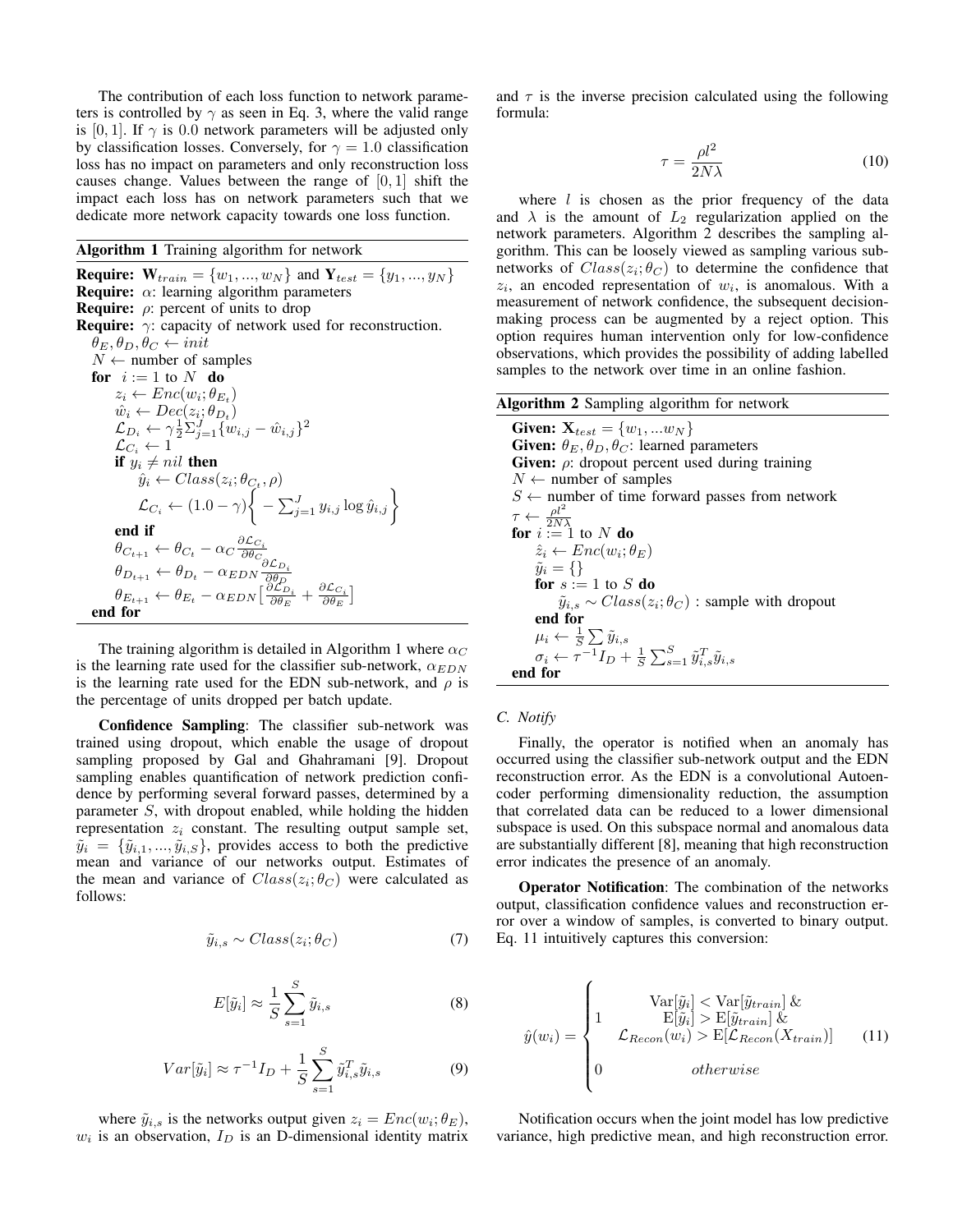Ideally each window would be presented to the operator screen for anomalies, with predictive mean and variance superimposed over the window. This of course would not scale as the operator would need to inspect many samples, so notification are gated based on the networks predictive variance.

## IV. EXPERIMENTAL RESULTS AND DISCUSSION

The evaluation of this work used data provided by Powersmiths [21], a Canadian based company, specialized in Internet connected devices used to record and transmit information from electrical systems. The captured information, primarily from building systems, is used to help businesses manage environmental footprints and reduce electrical waste. The dataset is comprised of two years of electrical data, recorded at five minute intervals, from buildings in the same geographical location.

A typical sample from the data was comprised of a timestamp and a sensor value. After preprocessing, the dataset contained 664053 rows with 23 observations and 13 features per window. Soft labelling heuristics generated 91k labelled points. As the percentage of labelled points were higher than most practical scenarios involving anomaly detection, a subset was sampled reducing the percentage of labelled samples from 13% to 3%. This resulted in 19.9k labelled samples. Finally the dataset was split into training, test, and validation sets, each respectively containing 80%, 15%, and 5% of the dataset. The number of labelled samples were kept proportional to each set percentage.

To evaluate this work the following anomaly models were chosen: a Fully Connected AutoEncoder (FCAE), a Convolutional AutoEncoder (CAE) the modernized version of the FCAE, and a Support Vector Machine (SVM). Each model was configured as follows:

- *•* FCAE contained two sets of three layers, representing the encoder and decoder, with 299, 16, and 4 neurons respectively. The decoder neurons were 8, 16, and 299. Where 299 is the product of the input window dimensions,  $J * F$ .
- CAE used the same architecture as the EDN subnetwork as seen in Table II.
- SVM used  $C = 1.0$ , a RBF kernel, and a  $\eta$  of  $\frac{1}{13}$  where  $\eta$  is used instead of the  $\gamma$  notation common in the SVM literature.

The models used for comparison could not be trained using the previously generated labels so a binary classification label dataset was derived. The derived set was assigned a positive class label of 1 if any value within a label window  $y_i$  was above random, which in this case was defined as 1*.*0*/J* where J is the window size. Furthermore, as the FCAE & CAE cannot be trained directly to do classification, the MSE function was minimized instead and used a threshold function on the output of each model *M* on sample *i*:

$$
\hat{y}(x_i) = \begin{cases}\n1 & \mathcal{M}(x_i) > \mathcal{E}[\mathcal{M}(\hat{X}_{train})] + \frac{1}{2}\sqrt{\text{Var}[\mathcal{M}(\hat{X}_{train})]} \\
0 & otherwise\n\end{cases}
$$
\n(12)

For all model performances to remain comparable the binary cross entropy function was used:  $L(\hat{y}, y) = -y\log(\hat{y}) - y\log(\hat{y})$  $(1 - y)log(1 - \hat{y}).$ 

### *A. Implementation details*

The implementation was completed in Python using Theano [22] and ran on a server with Intel Core i7 CPU at 3.50GHz, 32GB RAM, and 2 NVIDIA GeForce GTX 980 GPUs. The EDN was constructed using 3 convolutional layers with decreasing filter and stride size, as detailed in Table II. Filter sizes of [5*,* 1] and [3*,* 1] were used because incorporation of temporal information was needed along the *J* dimension and filters of shape  $[M, 1]$  act only along this dimension. The classifier sub-network used four fully connected layers of: 512, 256, 128, 23 units each, spanning from input  $z$  to output  $\hat{y}$ . All layers used the Leaky ReLu activation function with leakiness of 0*.*01. The weight matrices of the network were initialized with Glorot uniform initialization [23].

TABLE II: Encoder and Decoder sub-network settings.

| Layer                  | Num. Filters | Filter size | Stride |
|------------------------|--------------|-------------|--------|
| Encoder L1             | 64           | 5,1         | 2,1    |
| Encoder L <sub>2</sub> | 32           | 3,1         | 1,1    |
| Encoder L3             | 16           | 3.3         | 1,1    |
| Decoder L1             | 16           | 3.3         | 1,1    |
| Decoder L <sub>2</sub> | 32           | 3,1         | 1,1    |
| Decoder L3             | 64           | 5,1         | 2.1    |

The EDN used input corruption and magnitude penalties for regularization. The encoder's input was corrupted with 0*.*1 standard deviation of added zero-mean Gaussian noise and a magnitude penalty on *z* was used with weight 9e-5. Typically parameters of the encoder and decoder networks are tied as a regularization technique [24]. Empirically it was found that tying parameters heavily adjusted the encoder parameters towards the reconstruction task which decreased the encoders capacity used for classification. This interference could not be corrected unless the  $\gamma$  parameter was set very close to zero. The experiments used untied parameters with  $\gamma = 0.2$ .

The classifier sub-network used dropout and L2 regularization on all dense layers with a dropout rate of 0*.*25 and L2 weight of 1e-4. Additionally, the EDN network acts as a strong regularizer on the classifier sub-network. The network was trained for 50 epochs on the training dataset and batch size of 128 using the Adam optimizer [25]. A learning rate of 3e-5 was used for the classifier sub-network and 1e-5 for the EDNs.

## *B. Results and Discussion*

The performance of our models on two datasets were examined: the *Test dataset* and a small set of samples containing *Generated Anomalies*. For the generated dataset the effectiveness of having confidence information presented and the models ability to identify anomalies were discussed.

*Test dataset*: The loss functions, measured in bits, signifies how effectively each model captures the underlying class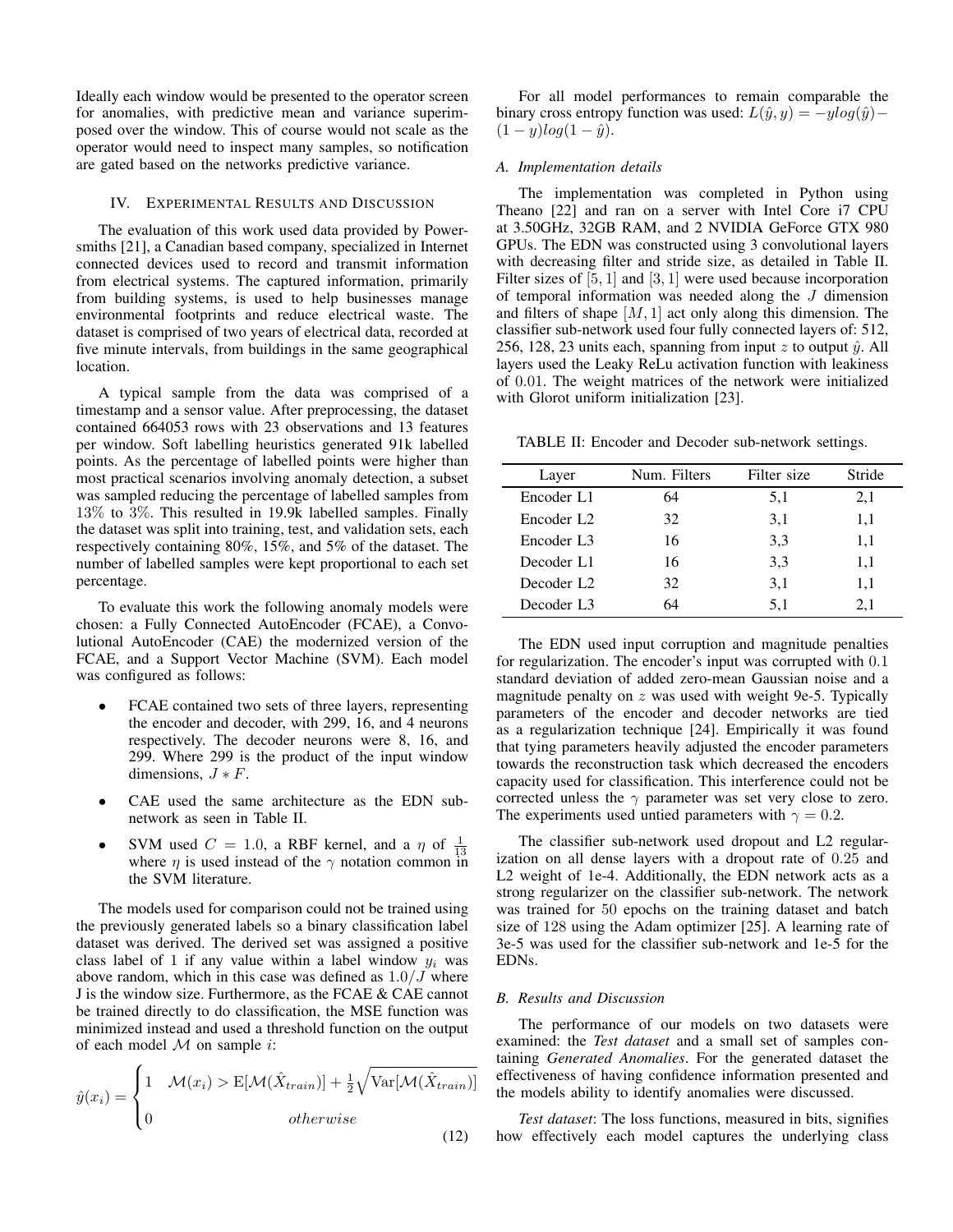TABLE III: Classification entropy of experiments.

| Model          | <b>Test Entropy</b> |
|----------------|---------------------|
| Random         | 13.78               |
| <b>FCAE</b>    | 11.43               |
| <b>EDN</b>     | 7.94                |
| <b>CAE</b>     | 6.45                |
| <b>SVM</b>     | 3.82                |
| Proposed model | 3.08                |

distribution. A lower value indicates better performance. The results on the test dataset, containing 2.98k labelled samples, are found in Table III. The performance of *Random*, where a class is randomly assigned to a window  $w_i$ , was 13.78. This acts as a baseline for which all models must outperform to provide useful anomaly detection capabilities.

From Table III, it is quickly apparent the *Proposed Model* outperforms all models by a healthy margin. The SVM, though unable to perform localization, showed excellent performance on the dataset. The authors strongly believe the utilization of a distributed training environment with larger volumes of data would allow the proposed model to use deeper networks with increased performance and generalization.

Notable is the performance difference between the EDN and CAE as both models share the exact same architecture. This result is expected as the EDN had parameter updates from the classifier sub-network that adjust the common parameters in the encoder network. The FCAE model outperforms the Random baseline by a smaller than expected factor. The poor performance of the FCAE is most likely because the network is unable to use temporal information present within each window. This seems even more likely when the number of parameters available to the FCAE and CAE, which uses temporal information, are compared. The FCAE has almost an order of magnitude more free parameters than the CAE: 9792 and 1312 respectively.

*Generated Anomalies*: After inspection, reoccurring periods of low usage, where the majority of reported values are near zero, were found within the dataset. These periods typically were weekends and time periods between 9pm-4am. Therefore a handful of samples from these periods had anomalous signals added to the reading values, where 'anomalous' signals are defined as impulse or gradual increase in usage over time for a small duration. Examples of the impulse and gradual increase can be seen, with the proposed model output, in Fig. 3 and Fig. 4 respectively.

In Fig. 3 an impulse anomaly and the models response was plotted where the predictive mean and predictive variance are shown on the top portion of the plot. It is clear that the model has roughly localized where the injected anomaly has been placed at  $t = 75$ . The model also has several smaller peaks at time  $t = \{15, 30, 40, 60, 90, 110\}$  which are likely due to noise from sampling. Upon inspection of the confidence bands, shown as the area around the lines, the smaller peaks have larger bands indicating the model had high uncertainty in these localizations. This is in contrast to the impulse anomaly at  $t = 75$  which has narrow, nearly non-existent, confidence



Fig. 3: Confidence plot of an impulse.

band around the point.

Fig. 4 depicts a longer duration anomaly being added. Again the model correctly identifies this anomaly and has the same smaller peaks in predictive mean. Through the examination of the confidence bands all but the prediction at  $t = 55$  can be considered as accurate.



Fig. 4: Confidence plot of gradual anomaly over a short duration.

Of additional interest, in both Fig. 3 and Fig. 4 the detection of an anomaly is slightly offset by a tick or two of the xaxis, approximately 5-10 minutes. This phenomena is most likely the result of the larger 1-d convolutional filters. The first convolutional layer filter, of size [5*,* 1], is sensitive to features in an area of 5 ticks and the convolution of this filter results in some temporal information being lost, hence the inexact location of anomalies. A possible solution to this might involve adjustment of the filter dimension, filter stride or number of convolutional filters in the EDN.

As an additional consideration a single sample from the dataset, with a manually verified anomaly, is seen in Fig. 5. The model assigns a higher probability, around time  $t = 90 - 105$ , with a tighter confidence bound indicating higher certainty that an anomaly occurred. Inversely, at time  $25 - 40$ , there is an increase in the probability with a wider confidence bound indicating uncertainty of the networks prediction.